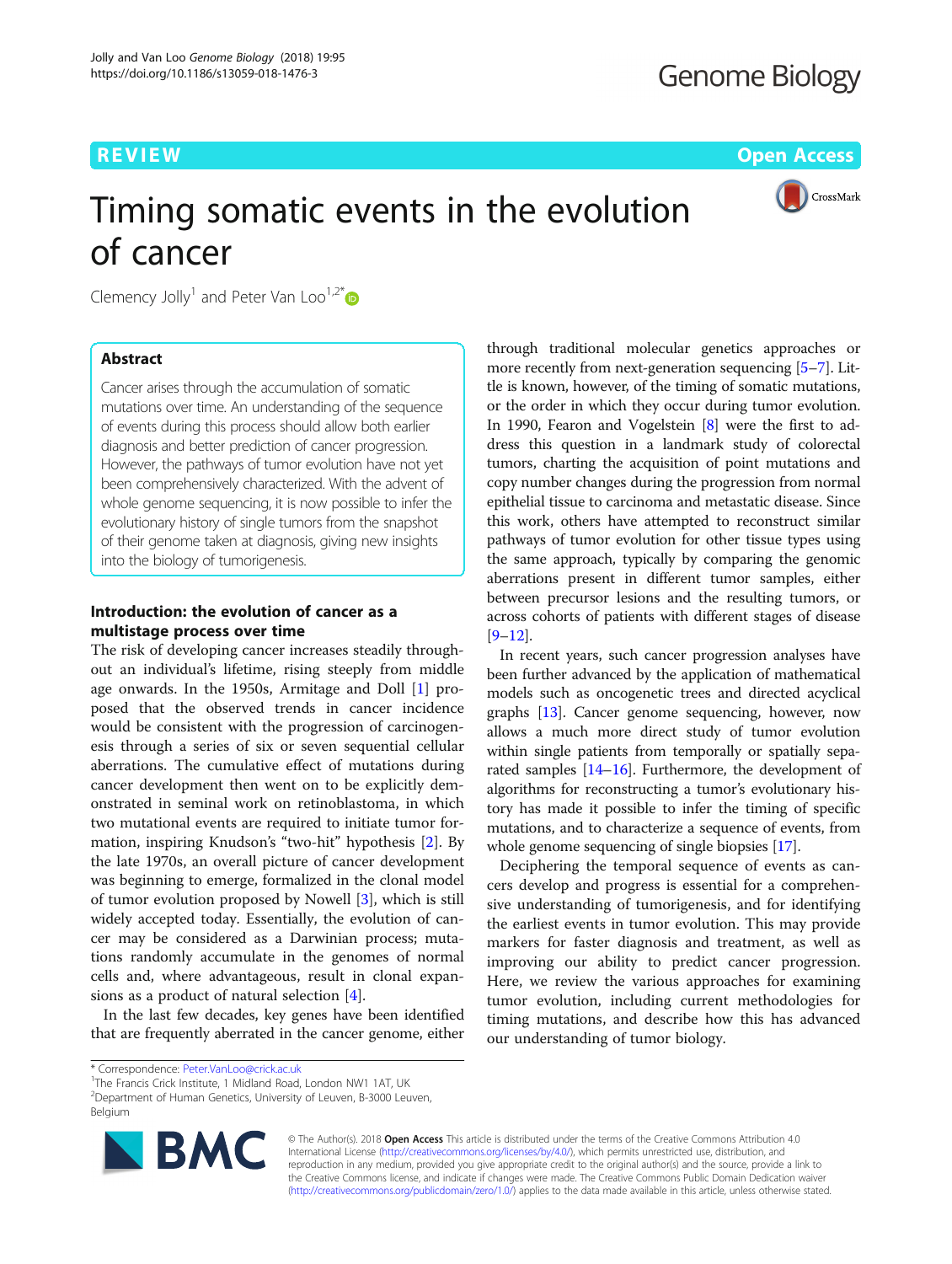### Timing events across multiple tumor samples

Taking multiple samples of a tumor, separated either in space or time, provides the most direct approach for studying tumor evolution. By comparing the cancer genome at different stages of development, one can immediately observe a sequence of events as the cancer progresses. Much information can already be gained from each sample, as sequencing data, both whole genome and exome, contain a detailed catalogue of the somatic mutations that the cancer genome has acquired. Furthermore, the underlying clonal architecture of the bulk tumor sample can be inferred from the variant allele frequency (VAF) of somatic point mutations [[17,](#page-7-0) [18](#page-7-0)], which itself gives insight into the earlier and later stages of evolution. Clonal mutations common to all sampled tumor cells must precede subclonal mutations, which are only present in a fraction of the sampled tumor cells. Thus, differences in the mutational profiles, or changes in the clonal composition of separate tumor samples, reveal how the cancer is developing over time [[19,](#page-7-0) [20\]](#page-7-0).

It can be informative to examine differences in the cancer genome at key stages during tumor progression, for example by comparing primary tumors with metastases, samples taken upon relapse, or with their precursor lesions. Many studies have compared the genomes of primary tumors with their corresponding metastases, often observing substantial evolutionary change accompanying the spread of disease, with metastases accumulating new mutations in addition to those they have carried forward from the original tumor  $[21-29]$  $[21-29]$  $[21-29]$  $[21-29]$  $[21-29]$ . These metastasis-specific mutations give insight into the final phases of tumor evolution, as the tumor cells move from the primary site and begin to develop in a new tissue.

In breast cancer, for example, the enrichment of JAK2 and STAT3 mutations in distant metastases relative to the primary tumor suggests their involvement in facilitating tumor progression and dissemination [\[28\]](#page-7-0). Specifically, these genes encode components of the JAK-STAT signaling pathway, which has been suggested to allow advanced metastatic tumors to evade the immune response [[28](#page-7-0)]. In a recent large-scale study of clear-cell renal carcinoma [[29](#page-7-0)], chromosomal aberrations were shown to play an important role in the process of metastasis; specifically, losses of 9p and 14q, which potentially drive metastasis through the interaction between CDKN2A (located on 9p) and HIF1A (14q). Similar studies of metastases from prostate [\[24](#page-7-0), [25](#page-7-0)], skin [\[27\]](#page-7-0), and pancreatic tumors  $[26]$  $[26]$ , as well as metastases to the brain from various organs [[23](#page-7-0)], have identified an enrichment of alterations to TP53 and androgen receptor genes, β-catenin (CTNNB1), CCNE1, and MYC, and perturbation of the PI3K/AKTmTOR and HER2/EGFR signaling pathways, respectively.

Samples taken from primary and recurrent tumors give similar insight into the genomic changes accompanying tumor progression, either in response to, or in the absence of, treatment  $[30-33]$  $[30-33]$  $[30-33]$  $[30-33]$  $[30-33]$ . Where tumors have been treated with chemotherapy, this allows the characterization of events that have occurred in the course of subsequent tumor evolution, and which may have conferred therapeutic resistance. For instance, Patch et al. [\[34\]](#page-8-0) observed relapse-specific lesions, including BRCA reversions, methylation changes, and promoter fusion events, contributing to a platinum-resistant phenotype across a cohort of ovarian cancers. Furthermore, taking multiple samples as a time series throughout the course of a patient's disease progression allows a particularly fine-grained study of tumor evolution. Applying this rationale, Schuh et al. [[14\]](#page-7-0) took five time points each from three patients with chronic lymphocytic leukemia, typically before or after new courses of treatment. This allowed them to precisely track clonal evolution over time, monitoring the dynamics of subclonal cellular populations in response to treatment, and identifying putative founder events based on their frequency across the time series.

Looking towards the initial stages of tumorigenesis, comparisons between primary tumors and their corresponding precursor lesions [\[35](#page-8-0)–[40\]](#page-8-0), or even normal tissue [\[41\]](#page-8-0), give insight into the very earliest cellular aberrations. This is an informative transition point in the evolution of a tumor, as the events common to both precursor and primary lesions may be examined for cancer progression risk markers, while those seen only in the tumor samples may represent events that are transformative to normal cells. Where it is possible to identify mutations in the normal tissue of healthy patients, corresponding to the tissue type of a given tumor, further distinction may be made between specific driver mutations, and the random passenger events that accumulate as a function of age [[38\]](#page-8-0).

Precursor lesions with paired primary tumors have been studied across various tissue types, including germ-cell [[35\]](#page-8-0), endometrial [[36\]](#page-8-0), and skin tumors [\[37](#page-8-0)], as well as hematological malignancies [\[30\]](#page-7-0). One of the best characterized examples of precursor lesions leading to tumor formation is Barrett's esophagus, a condition caused by chronic acid reflux, conferring an increased risk of esophageal adenocarcinoma [\[39](#page-8-0), [40\]](#page-8-0). Studies of Barrett's esophagus compared with esophageal adenocarcinoma show that the process of neoplastic transformation is highly heterogeneous. Large numbers of mutations have been observed in precursor lesions and the resulting tumor, both largely dominated by  $C > A$ transversions, of which varying fractions are shared [\[39](#page-8-0)]. From precursor lesions, mutations in tumor suppressors such as TP53 have been identified as early events, as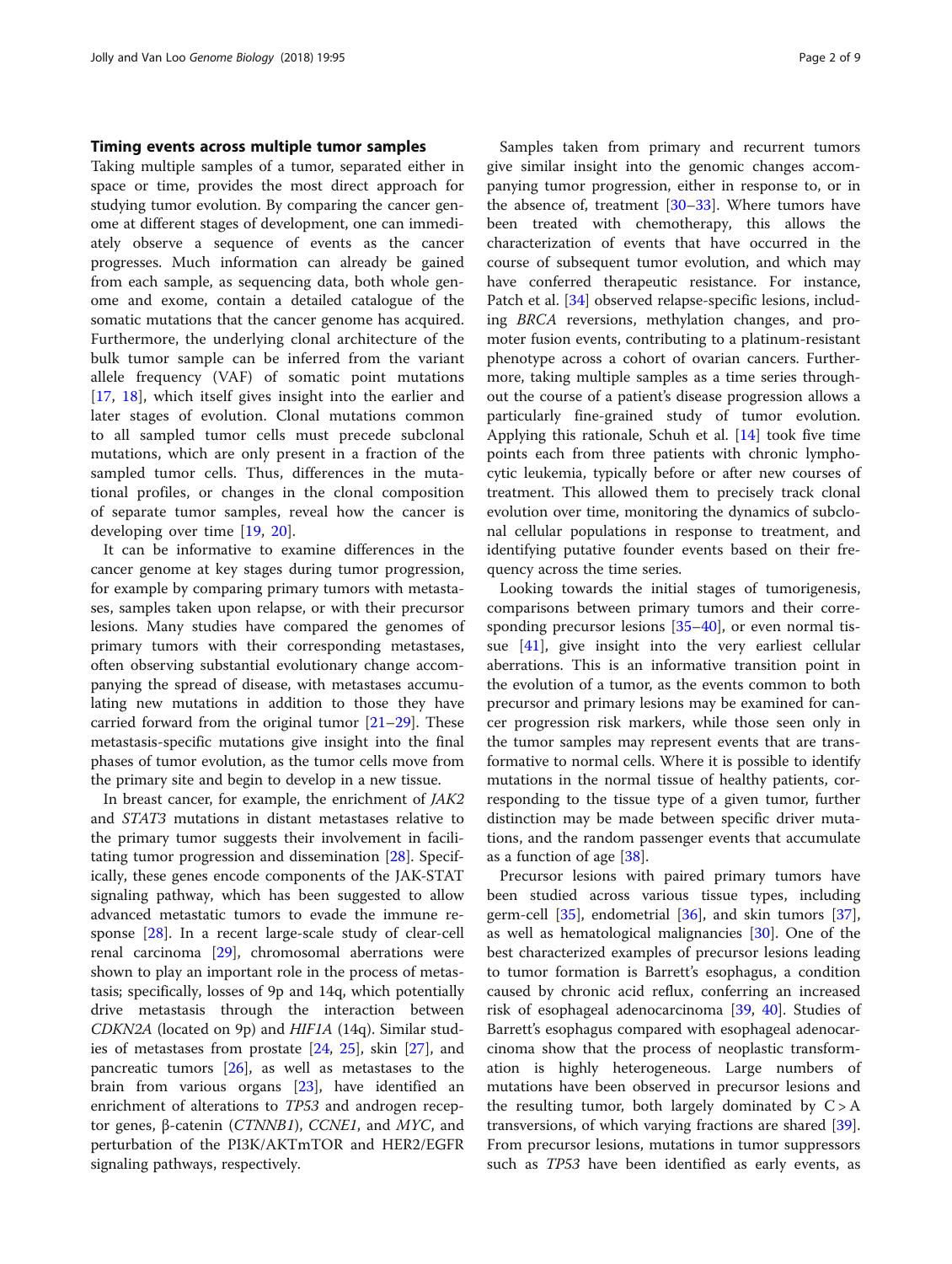they are common across biopsied regions of the esophagus and present prior to whole genome duplication. On the other hand, oncogenic activating mutations occur later, suggesting that these are amongst the subsequent steps required for the transformation of Barrett's esophagus to an invasive adenocarcinoma [[40\]](#page-8-0).

As it may not always be possible to obtain repeated samples from a single patient, examining multiple regions from a single biopsy can give an alternative insight into tumor evolution, as one can infer a temporal sequence of events from their spatial distribution across the tumor. Furthermore, the phylogenetic trees of cancer evolution reconstructed from multiple regions of a single sample can incorporate much more detail than those from a single biopsy, which may miss subpopulations only present in certain regions of the tumor. Similar to serially acquired samples, multiregion sequencing allows the comparison of shared and private mutations between tumor regions to determine the ordering of events in cancer development [\[15](#page-7-0), [16](#page-7-0), [42](#page-8-0)–[44\]](#page-8-0). For example, across 100 non-small-cell lung cancers, Jamal-Hanjani et al. [[15\]](#page-7-0) observed early clonal driver mutations in canonical driver genes such as EGFR, MET, and BRAF in adenocarcinoma, NOTCH1 in squamous cell carcinoma, and mutations in TP53 common to both cancer types. Late clonal and subclonal mutations, on the other hand, tended to have a wider variability, encompassing many genes involved with chromatin remodeling and DNA repair pathways.

Studies of multiple tumor samples can, therefore, give a detailed picture of the tumor genome and the changing dynamics of clonal populations. They are, however, typically limited to small sample sizes, particularly for solid tumors that are difficult to sample repeatedly, which means that it is not possible to extract general trajectories of evolution for a cancer type as a whole. Additionally, it is often financially impractical to apply whole genome sequencing to many samples across a number of patients in a cohort, and a compromise must often be sought by targeted or whole exome sequencing, which does not provide a complete picture of the tumor genome.

Single cell sequencing also represents a powerful approach for resolving intratumor heterogeneity and for investigating the later stages of tumor evolution [[45](#page-8-0)–[47](#page-8-0)]. Bulk tumor sequencing data do not have sufficient resolution for the detection of very low allele frequency mutations, and so one cannot characterize the very outermost branches of the phylogenetic tree. Single cell sequencing technologies, often in parallel with bulk sequencing experiments, now permit genotyping or calling of point mutations, large copy number aberrations, and structural variants in individual cells [[48](#page-8-0)–[51](#page-8-0)], which allows the creation of previously unattainable, highly

detailed phylogenetic trees [\[52\]](#page-8-0). Although still at relatively early stages, such techniques are already providing key insight into the modes of tumor evolution. Single nucleus sequencing of triple-negative breast cancers, for example, has shown clonal dynamics consistent with early catastrophic copy number alterations, followed by long periods of evolutionary stasis, which would indicate a punctuated rather than gradual process of evolution in this tumor type  $[53]$ .

# Reconstructing a tumor's evolutionary past from a single sample

Even when only one tumor sample may be obtained, there can still be plenty of information in the sequencing data to allow the inference of an order of events during tumor development. As discussed above, point mutations may be classified as clonal or subclonal based on the fraction of cancer cells that bear the mutation, and it is inferred that clonal mutations precede those that are subclonal. Furthermore, clonal mutations within regions of clonal chromosomal gains may be temporally divided into those that have occurred before the gain, and those that have occurred after [[54](#page-8-0), [55](#page-8-0)]. This relationship between point mutations and the surrounding copy number can be inferred from the variant allele frequency of the mutation, after taking into account the tumor purity and copy number to obtain the number of chromosomes carrying the mutation [[18\]](#page-7-0). Mutations on two alleles must already have been present and were duplicated with the surrounding region (termed "early"), whereas those on a single allele must either have happened afterwards (termed "late") or occurred on a non- duplicated allele (see Fig. [1\)](#page-3-0).

Thus, it is possible to estimate the relative timing of individual mutations during the clonal phase of tumor evolution. Timed mutations within clonal copy number gains can then be used to estimate when the gain itself occurred, calculated from the rates of early and late mutations (see Box 1)  $[54]$  $[54]$ . If there are very many mutations carried by two alleles, and few carried by a single allele, this suggests that point mutations accumulated in this region over a longer period of time prior to the gain, which happened towards the end of clonal evolution. Conversely, if the majority of mutations are only carried by a single allele, this indicates that, proportionally, the gain occurred earlier in clonal tumor evolution. It is important to note that this approach does not assume a constant mutation rate, and thus time estimates correspond to "mutational time", i.e., the timing of the gain indicates its relative position compared with point mutations.

In recent years, algorithms have been developed to implement this concept, using either a partial or full maximum-likelihood approach to first estimate the copy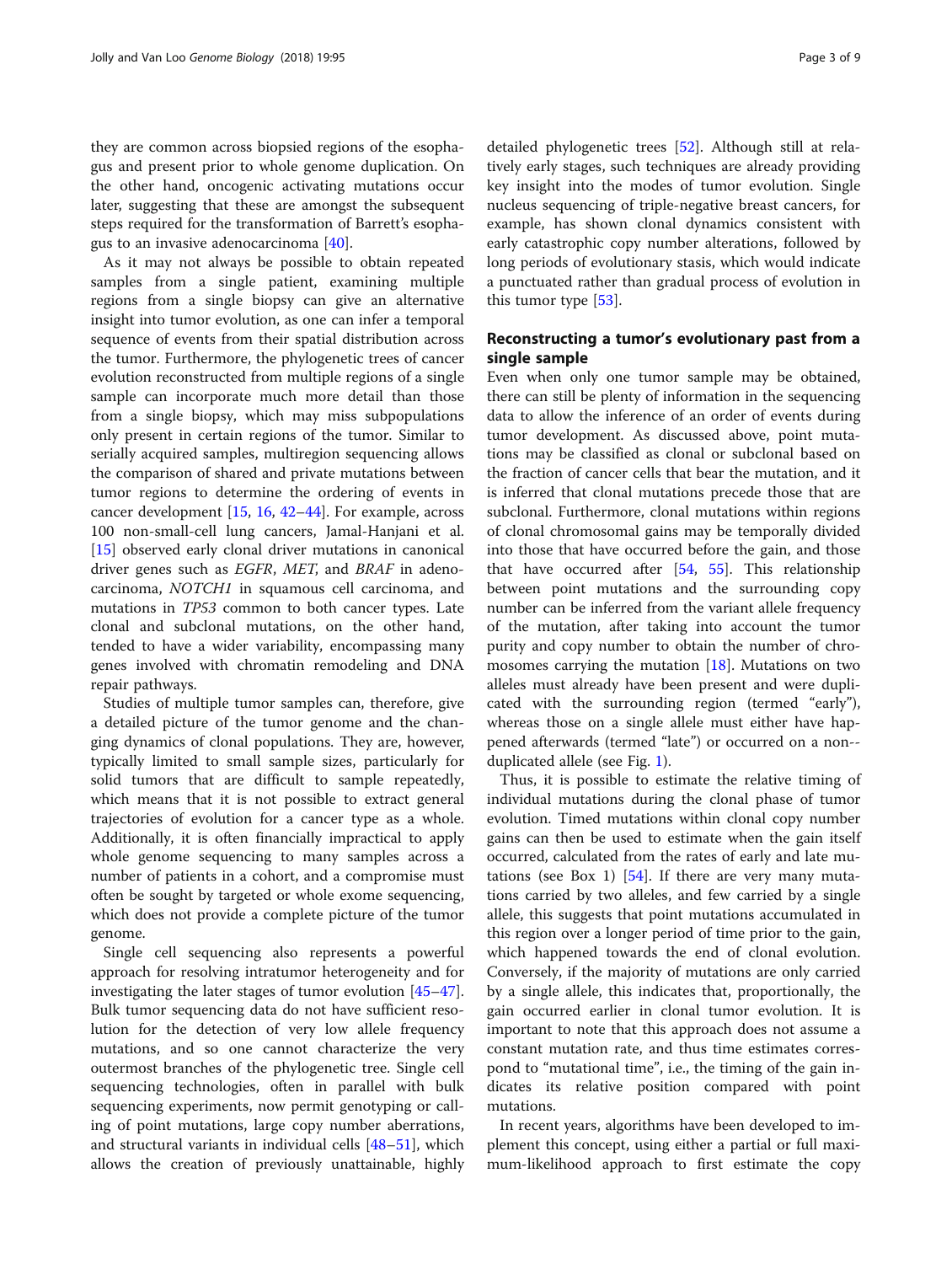<span id="page-3-0"></span>

number of individual mutations, and then to use them to estimate the timing of chromosomal gains [[56,](#page-8-0) [57](#page-8-0)]. As the number of chromosomes in existence at each stage of clonal tumor evolution must be accounted for when determining the mutation rate (see Box 1), it is important to be able to model the exact sequence of events during the acquisition of the chromosomal gain, and therefore simple gains lend themselves more easily to this approach. As suggested by Purdom et al. [\[56](#page-8-0)], these include regions of copy-neutral loss of heterozygosity (CNLOH), gains of a single allele, and double gains of a single allele. Whole genome duplication (WGD) events may be considered as an exceptional case, as one assumes that both alleles are gained simultaneously, although inevitably, on occasion, this will not hold true. As a caveat, it should be noted that only gains may be studied using this method; the mutations required to time chromosomal losses are lost with the chromosome itself.

Applying this approach to cancer genomes therefore gives insight into the timing of chromosomal gains, and the relative ordering of mutations, during the clonal

evolution of a tumor, potentially highlighting the different mechanisms underpinning tumor development. For example, Nik-Zainal et al. [\[17](#page-7-0)] used this approach to time chromosomal gains during the evolution of 21 breast cancers. This study demonstrated that copy number gains are unlikely to be the first event during the evolution of breast cancer, but accumulate over time, with most gains occurring after the first 15– 20% of mutational time. The quantitative time estimates of clonal duplications could then be integrated with the corresponding relative timing of other events, such as amplifications of ERBB2, MYC, and CCND1, and punctuated events such as chromothripsis, recapitulating the sequence of events throughout clonal evolution for this cohort of breast cancers [\[17](#page-7-0)]. Similarly, in pancreatic adenocarcinoma, the timing of mutations and copy number alterations (CNAs) relative to genome doubling shows that there is a prolonged period of mutational time prior to the duplication event, possibly during states of preinvasive disease, which suggests that subsequent copy number gains accompany transformation [[58](#page-8-0)].

# Box 1: Deriving time estimates for the acquisition of copy number gains using point mutations

Copy number gains may be timed using point mutations that have accumulated within the gained region [[54](#page-8-0), [56](#page-8-0)]. Clonal tumor evolution may be split into time before the chromosomal gain (π<sub>0</sub>) and time after the gain (π<sub>1</sub>), with  $\pi_0 + \pi_1 = 1$ . During  $\pi_0$ , x mutations occur per chromosome copy, while during  $\pi_1$ , y mutations occur per chromosome copy. Therefore,  $\pi_0$  may be calculated as the fraction of mutations before the gain, out of the total mutations, i.e.,  $x/(x + y)$ . In regions of copy-neutral loss of heterozygosity, accounting for the number of chromosomes present during each stage, the observed mutations on two chromosomes (CN2) =  $x$ , while single copy mutations (CN1) =  $2y$ . Put another way, the mutations before the gain  $(x) = CN2$ , and the mutations after the gain (y) = CN1/2. Therefore,  $π_0$  may be estimated as:

 $\pi_0 = CN2/(CN2 + (CN1/2))$ 

In regions of single gains, where the non-duplicated allele is retained,  $\pi_0$  is still calculated in the same way  $x/(x + y)$ . Now, CN2 still represents  $x$  (mutations before the gain), but CN1 is the total of post-duplication mutations on the gained allele, preduplication mutations on the non-gained allele, and postduplication mutations on the non-gained allele, i.e.,  $2y + x + y$ . Or,  $x = CN2$ , and  $y = (CN1 - CN2)/3$ . In this case, π<sub>0</sub> may be estimated as:

 $\pi_0 = CN2/(CN2 + (CN1 - CN2)/3)$ ).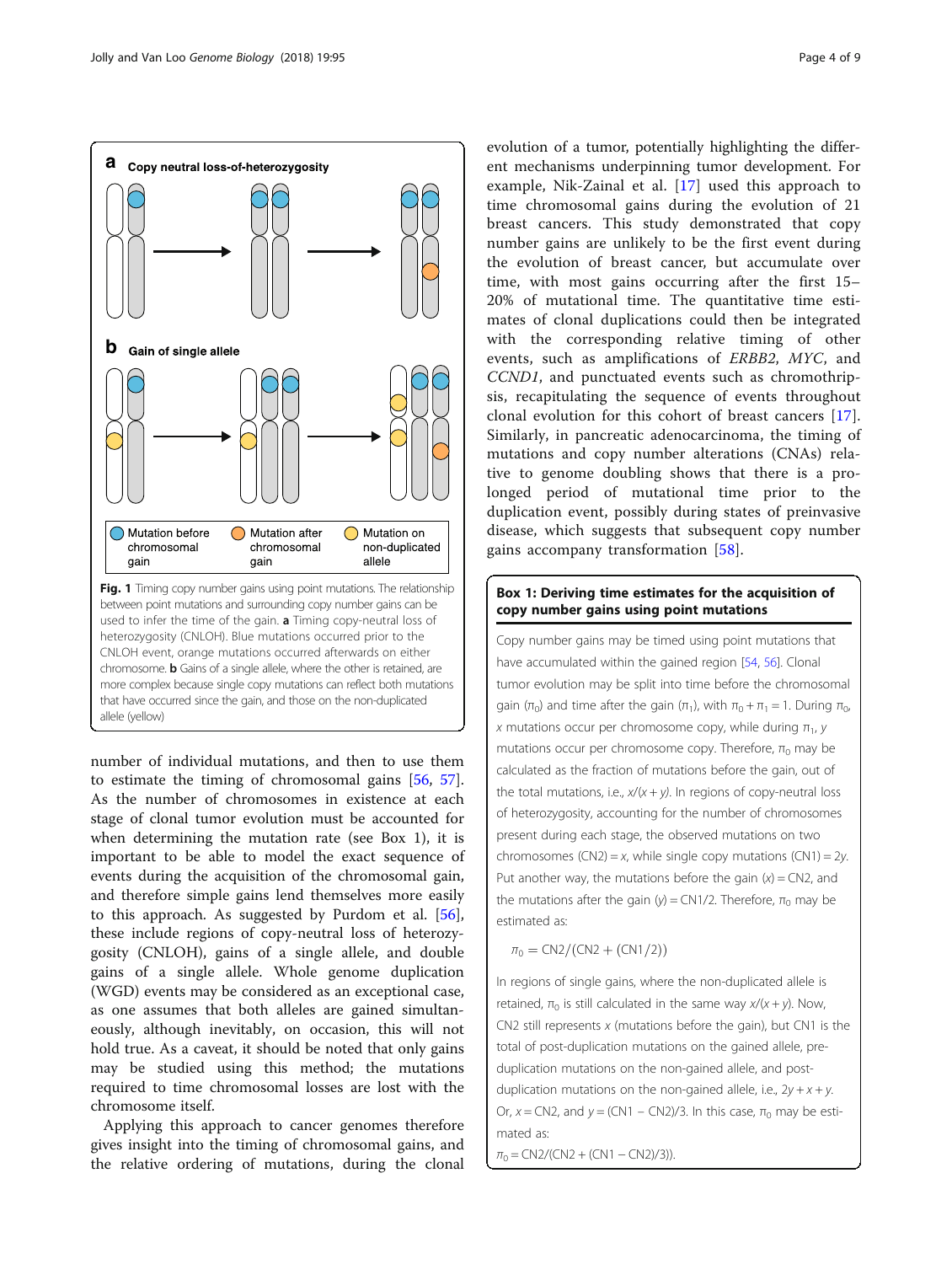Mutational timing is, therefore, dependent on sufficient numbers of point mutations, which can be problematic, particularly in cancers with low mutation rates. In cases of WGD, however, the total number of point mutations and smaller CNAs across the entire genome provide ample information for calculating time estimates. This is a significant event in the evolution of cancer, as it provides double the raw material for natural selection to shape, allowing cells to achieve aneuploid states that would otherwise not be tolerated. Therefore, the timing of WGD events during tumor evolution is of key importance. Clonal WGD events show variable timing between cancer types; they appear to be late in the evolution of breast cancer [[28\]](#page-7-0) and earlier in others, such as colorectal cancer, where it is thought they are the first step in the development of more complex genomic karyotypes, driving disease progression and adversely affecting survival outcomes [[59\]](#page-8-0).

Pan-cancer, studies of WGD timing across The Cancer Genome Atlas dataset have demonstrated that the timing of genome doubling relative to both single nucleotide variants (SNVs) and small CNAs is earlier in cancer types with more frequent doubling events, such as ovarian, bladder, and colorectal cancer, compared with those with fewer genome doubling events, such as glioblastoma and clear cell renal carcinoma [[60\]](#page-8-0). This reinforces the idea that, in some cancer types, a tetraploid state is an important milestone for subsequent genomic aberration, whereas in others it is perhaps a product of the accumulation of other CNAs and the loss of DNA maintenance and repair.

In summary, by using the relationships between somatic events it is possible to extract timing of events during tumor evolution from single samples. However, these approaches have only been applied to relatively small cohorts of individual cancer types, and there is still much to be learnt from exploring more general patterns of tumor evolution, pan-cancer.

# Aggregating timing estimates from single samples across cohorts

Cancer evolution is inherently stochastic and, as such, tumor samples within a cohort will have inevitably acquired different sets of mutations, often over different timescales. Thus, the underlying somatic pathways of tumor evolution can be difficult to observe by timing individual events in separate samples. Nevertheless, aggregating temporal relationships between events across a cohort does allow the inference of a common ordering, even where this is not explicitly observed in the data.

This was, in fact, the approach of Fearon and Vogelstein, in their canonical study of the evolution of colorectal cancer [\[8\]](#page-7-0). At the most basic level, the temporal ordering of somatic mutations can be inferred from their frequency across a cohort, with samples from various stages of tumor progression; events that are shared by all samples may be considered to have been acquired early, and those which are common only to a subset of more advanced disease stages are assumed to be late events. In more recent years, studies have developed this concept further with the application of graph models in which partial orderings are obtained through the aggregation of genotypes for specific mutations across multiple samples [\[61](#page-8-0)–[63\]](#page-8-0). A caveat of these approaches is that the frequency of a mutation cannot always be used as a proxy for the time of its occurrence and, in these cases, the assumptions underlying such models may be considered invalid.

More recent studies have made use of the inferred timing of mutations within samples, for example the distinction between clonal and subclonal events, aggregating this information using a sports statistics approach, such as the Bradley–Terry model  $[64-66]$  $[64-66]$  $[64-66]$  $[64-66]$ . This type of model is typically applied to the ranking of sports teams within a tournament; teams play against one another, the outcome of which is used to determine an overall ranking from best to worst (see Fig. [2\)](#page-5-0). In the case of cancer genomes, mutations that occur together in one sample can be timed relative to one another, and these pairwise comparisons are aggregated to give an overall ordering of somatic events for a specific cohort or cancer type. In myelodysplastic syndromes, this approach has been used to order mutational events and the underlying pathways; initial mutations are often in genes involved with RNA splicing or DNA methylation, and relatively later or subclonal mutations are more likely to affect chromatin modification or signaling  $[64]$  $[64]$ . Applied to prostate cancer  $[66]$  $[66]$ , early events in ETS<sup>+</sup> tumors include TMPRSS2-ERG fusions and gain of chromosome 8, while losses of chromosomes 5, 13, and 6 are predicted to be the first in the ETS<sup>−</sup> subtype, followed by losses of chromosome 2 and gains of chromosomes 3 and 7. In both, homozygous deletions are amongst the last events.

This type of timing analysis should give more reliable rankings of somatic mutations during evolution, as the relative timing of clonal and subclonal mutations gives a definite ordering within samples. To date, however, these models have only been applied to a limited number of cancer types and have yet to be validated, for example with time series data.

#### Timing the activity of mutational processes

Somatic mutations acquired throughout the course of tumor evolution are the result of a diverse range of mutagenic forces shaping the genome. Next-generation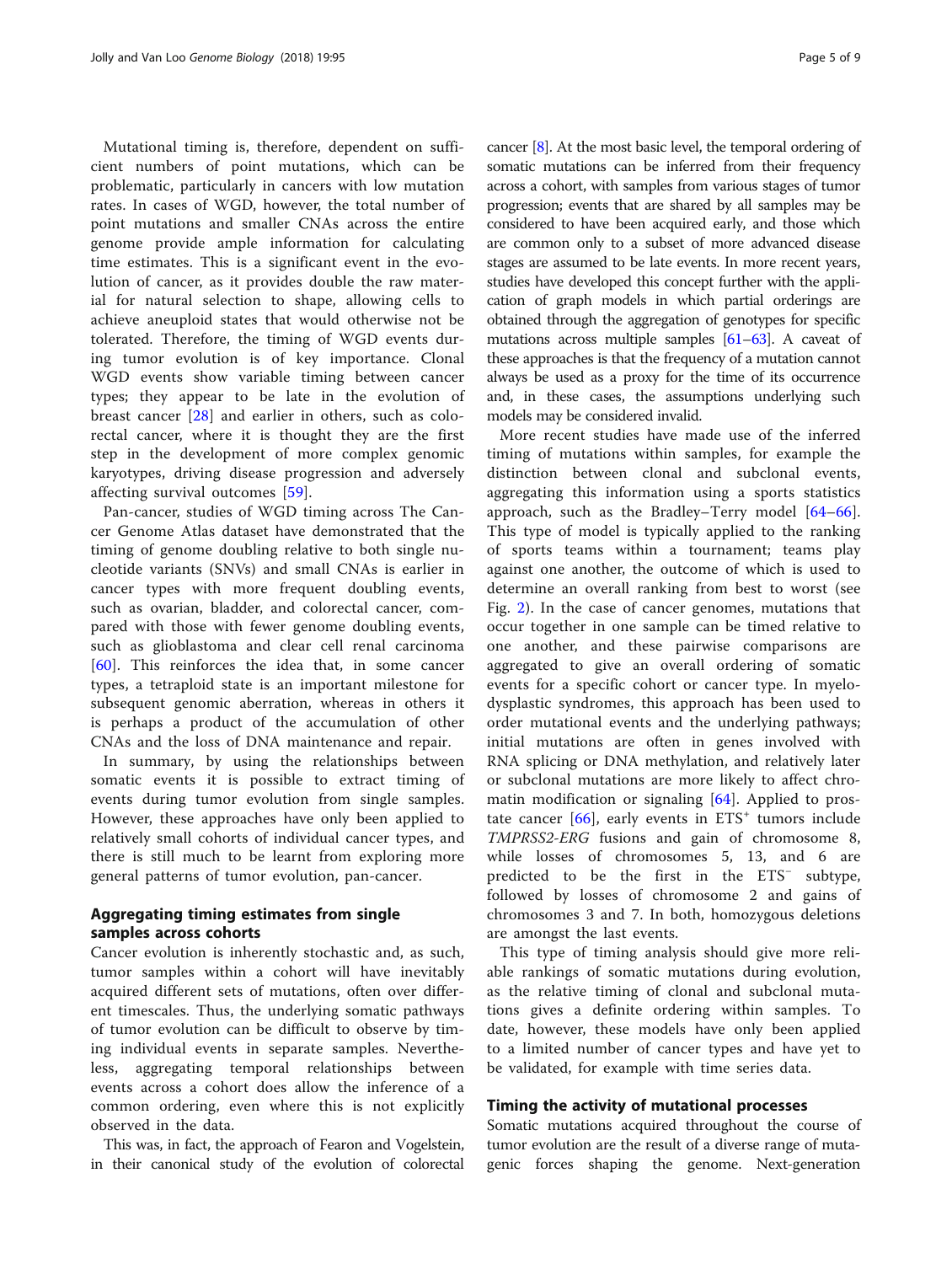

<span id="page-5-0"></span>

sequencing provides a catalogue of the total somatic mutations acquired by a tumor, which acts as a record of the mutational processes operative throughout its evolutionary past [\[67](#page-8-0)]. In a landmark study in 2013, Alexandrov et al. [[68\]](#page-8-0) extracted signatures of these mutational processes from a set of five million mutations across 7000 tumors from The Cancer Genome Atlas. Mutations are defined according to their trinucleotide context, generating 96 mutational features to which non-negative matrix factorization was applied. This resulted in the definition of

30 mutational signatures, each one comprising varying proportions of the 96 features. In many instances, these signatures generated mutational profiles reflecting known biological processes. For example, Signature 4 is largely composed of strand-biased C to A transversions, which likely derive from transcription-coupled nucleotide excision repair of bulky DNA adducts caused by tobacco smoking [\[68](#page-8-0)–[70\]](#page-8-0).

Mutational influences on the genome change throughout tumor evolution (see Fig. [3\)](#page-6-0). Some processes are inherent to all cells and operate constantly, whereas other processes fluctuate as cells are exposed to exogenous mutagens, or as DNA repair processes lose functionality through mutation. The timing of individual point mutations based on clonality and copy number, as described previously, provides one way to study these fluctuations, as the underlying mutational signatures can be extracted from groups of timed mutations [[17](#page-7-0)]. This can be done using one of a number of algorithms developed in recent years for determining the active signatures of mutational processes in separate tumor cohorts; either by re-computing cohort-specific signatures de novo (which may be compared to those established by Alexandrov et al.) [\[71\]](#page-8-0), or by quantifying the signatures as described in COSMIC [\[72,](#page-8-0) [73](#page-8-0)]. The latter methods have employed both multiple linear regression [[74](#page-8-0)] and probabilistic approaches, based on the expectation-maximization (EM) algorithm [\[75](#page-8-0)].

A complementary technique for extracting temporal patterns of mutational signature activity, developed by Rubanova et al. [[76](#page-8-0)], bins mutations using a sliding window approach, first ordering mutations by their cancer cell fraction and then extracting the signatures of mutational processes from sets of 400 mutations. The advantage of this method is that is does not rely on the dependency between point mutations and copy number, or the definitions of clonal and subclonal, to estimate signature changes over time.

In breast cancer, the timing of mutational processes has demonstrated that a signature dominated by C to T mutations at CpG loci, now defined as Signature 1, plays an important role in the acquisition of early mutations and likely corresponds to spontaneous deamination of 5-methyl cytosine, with a more diverse range of mutational spectra taking over in the later and subclonal stages of tumor evolution [\[17](#page-7-0)]. In lung cancer, Signature 4 was shown to be active in the early stages of tumor development, but decreased over time, eventually to become superseded by Signatures 2 and 13 (derived from APOBEC-mediated mutagenesis) later in tumor evolution [[15,](#page-7-0) [55](#page-8-0)]. Thus, it appears that, in the early stages of tumor development, mutations largely derive from intrinsic cellular processes, such as the deamination of methylated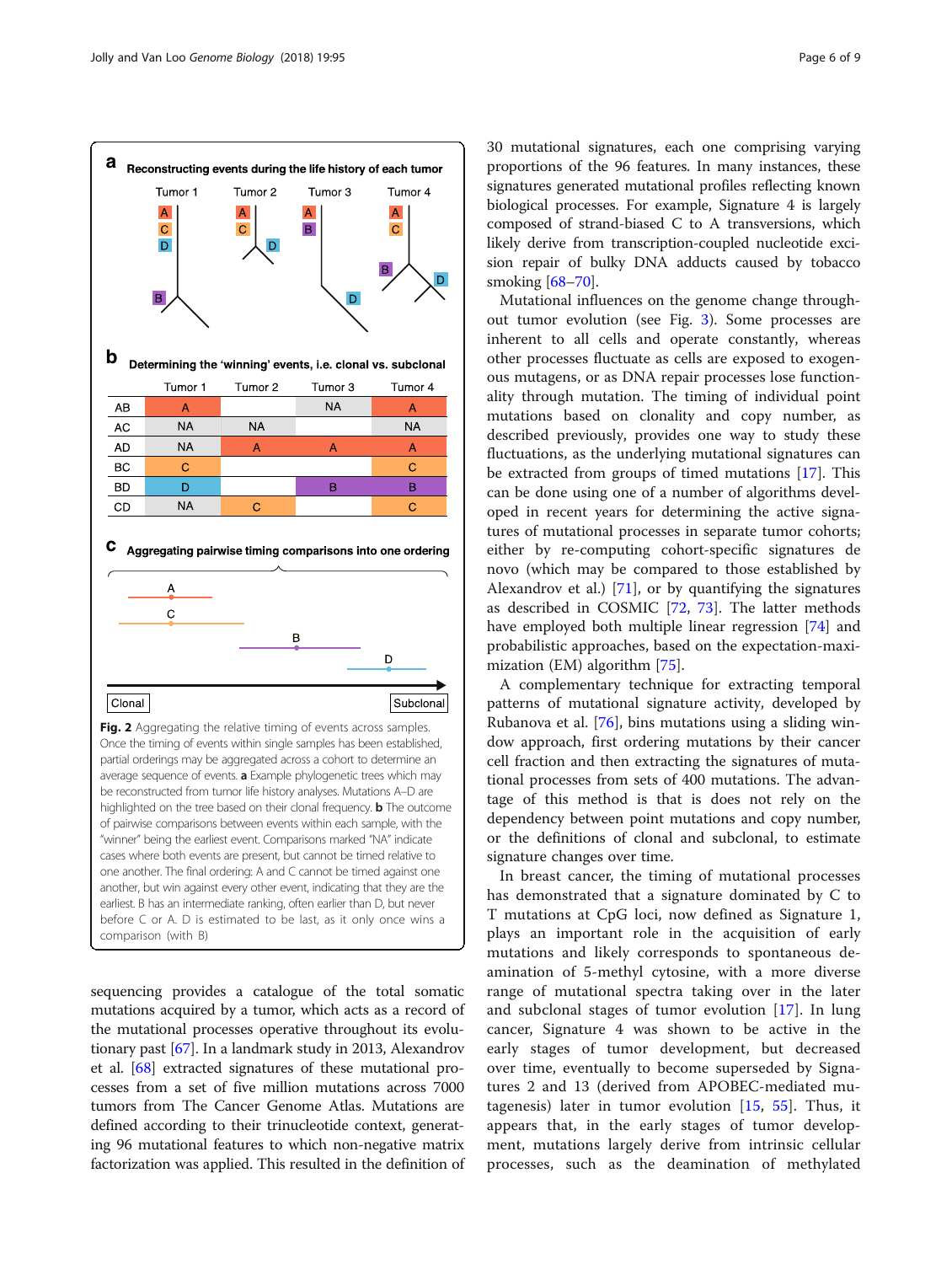<span id="page-6-0"></span>

cytosine, or from exposure to mutagenic agents such as those found in tobacco smoke. As cancer progresses, the activation of tumor-specific mutational forces, such as the AID/APOBEC cytidine deaminases or defective mismatch repair, contributes proportionally more to the increasing mutational load. This may reflect both the increased deregulation of DNA maintenance and repair processes, but also the growth of the tumor away from the initial source of mutation.

# Deciphering the trajectories of cancer evolution

Computational methods developed in recent years are allowing unprecedented insight into the evolution of cancer from next-generation sequencing data: characterizing clonal dynamics, the timing of mutations, and the changing activity of mutational processes. Various sampling strategies provide complementary approaches for studying the cancer genome, and converge on similar trajectories of evolution. Early events may be defined in various ways: by their presence in precursor lesions, their clonality across different tumor time points or regions, or by their timing relative to other genomic events. Consistently early drivers have been observed in numerous cancer types, and include canonical driver mutations such as TP53, EGFR, BRAF, PIK3CA, etc. [[15,](#page-7-0) [17,](#page-7-0) [40](#page-8-0), [55\]](#page-8-0). There is more diversity in the later stages of evolution, represented by relapse/ metastasis-specific events, events occurring after doubling, or subclonal events. These include events related to treatment, such as platinum-resistance mutations in ovarian cancer [\[34](#page-8-0)], to the process of metastasis (*JAK2*, *STAT3* in the breast) [[28](#page-7-0)], or more general alterations such as mutations to chromatin

remodeling pathways observed in myelodysplasia [\[64](#page-8-0)], or the activation of oncogenes in the development of esophageal cancer [\[40](#page-8-0)].

Multisample studies provide a direct approach for observing tumor evolution, with higher resolution for reconstructing tumor phylogenies, but exome or targeted sequencing may not always be suitable for analyses requiring large numbers of single nucleotide variants, such as the mutational timing of gains. As was recently discussed [[77\]](#page-8-0), the ideal approach may be to take multiple regions of individual tumors, each with deep sequencing data, although currently this is not widely available. Single samples represent a limited region of the tumor; nevertheless, they can be much more easily obtained, and still provide a wealth of information about a tumor's life history. These analyses are becoming increasingly widespread when studying the tumor genome, and are giving novel insights into the process of tumorigenesis. In the coming years, applying these algorithms to larger datasets should continue to expand our understanding of this process.

To further the clinical relevance of the derived timing of mutations, it would be desirable to know when they occur in real time during a patient's lifetime. To achieve this, one would need to calibrate time estimates with a molecular clock that is constant throughout normal somatic growth and tumor evolution. One proxy for this is simply the overall mutation burden, which has been shown to correlate with patient age at diagnosis, at least in certain tumor types. This approach allowed the real-time timing of WGD and the emergence of the MRCA in clear cell renal carcinoma, placing these major events many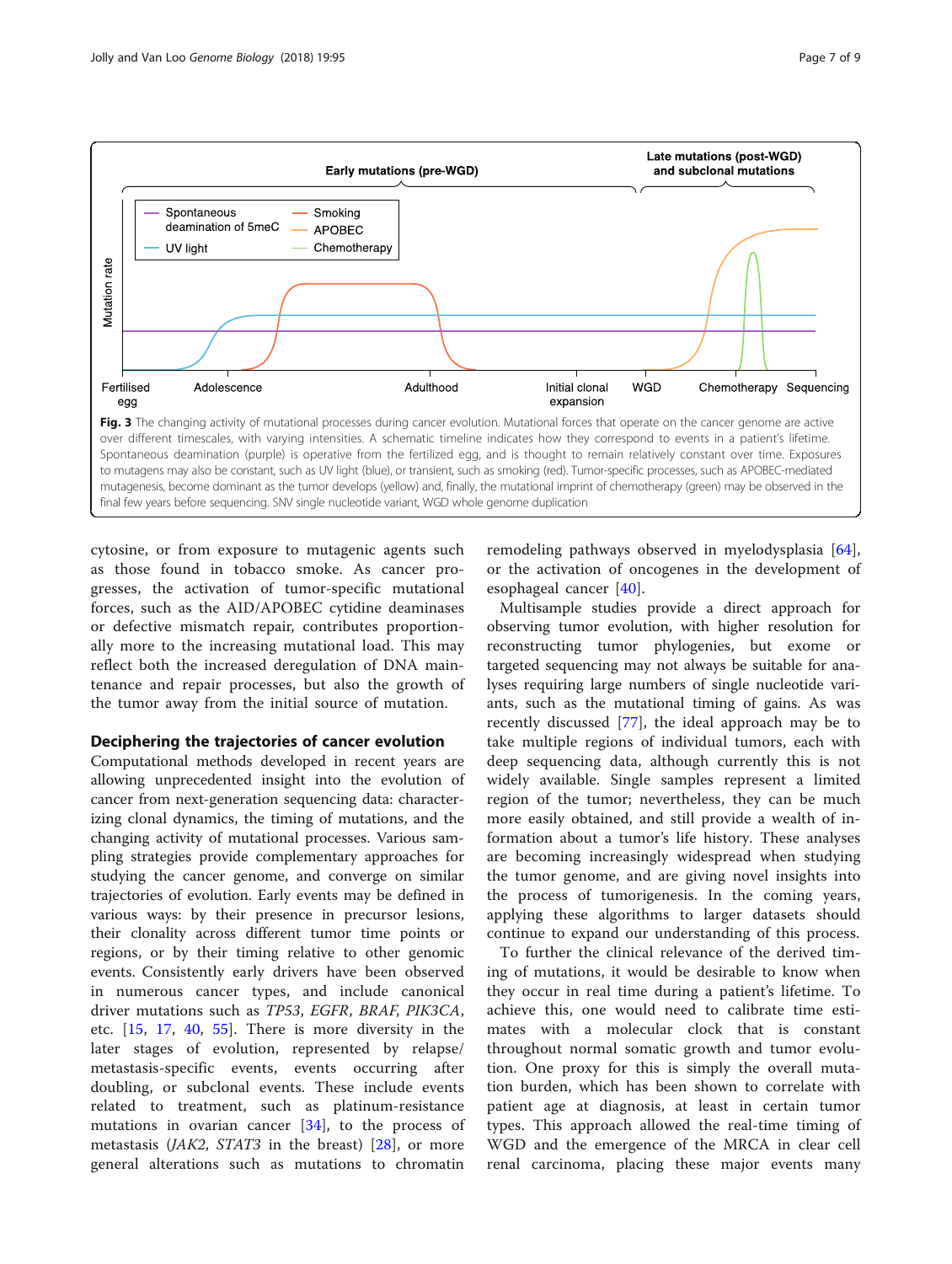<span id="page-7-0"></span>years before diagnosis [\[78](#page-8-0)]. Intriguingly, in many tissues, it is the number of mutations generated by mutational Signatures 1 and 5 that appear to correlate best with patient age at diagnosis [\[79](#page-8-0)]. The etiology of Signature 1 is considered to be established as spontaneous deamination of methylated cytosines, and is therefore characterized by a high proportion of C to T transitions in a CpG context. However, little is known about Signature 5, which comprises low proportions of most of the 96 mutational features. It appears to be associated with DNA damage from external mutagens, particularly when nucleotide excision repair is deficient, but the underlying mechanism and the interplay between these factors has yet to be elucidated [\[80](#page-8-0)]. Thus, Signature 1 may be extracted clearly from other mutation types, and provides a suitable candidate for a real-time mutational clock.

A greater understanding of the temporal sequence of events leading up to tumor formation should allow better prediction of cancer progression, and identification of the earliest, potentially transformative mutations. These events may represent the first steps towards cancer, and so could be used as biomarkers for earlier diagnosis, and possible targets for treatment. In the early stages, however, few cells will bear the genomic lesion, and so it remains a challenge for the future to identify these pre-malignant populations and separate them from normal cells.

#### Abbreviations

CNA: Copy number alteration; SNV: Single nucleotide variant; WGD: Whole genome duplication

#### Funding

Research in the PVL lab is supported by the Francis Crick Institute, which receives its core funding from Cancer Research UK (FC001202), the UK Medical Research Council (FC001202), and the Wellcome Trust (FC001202).

#### Authors' contributions

Both authors wrote the manuscript and read and approved the final version.

#### Competing interests

The authors declare that they have no competing interests.

### Publisher's Note

Springer Nature remains neutral with regard to jurisdictional claims in published maps and institutional affiliations.

#### Published online: 24 July 2018

#### References

- 1. Armitage P, Doll R. The age distribution of cancer and a multi-stage theory of carcinogenesis. Br J Cancer. 1954;8:1–12.
- 2. Knudson AG Jr. Mutation and cancer: statistical study of retinoblastoma. Proc Natl Acad Sci U S A. 1971;68:820–3.
- 3. Nowell PC. The clonal evolution of tumor cell populations. Science. 1976; 194:23–8.
- 4. Greaves M, Maley CC. Clonal evolution in cancer. Nature. 2012;481:306–13.
- Stratton MR, Campbell PJ, Futreal PA. The cancer genome. Nature. 2009;458: 719–24.
- 6. Garraway LA, Lander ES. Lessons from the cancer genome. Cell. 2013;153:17–37.
- 7. Vogelstein B, Papadopoulos N, Velculescu VE, Zhou S, Diaz LA Jr, Kinzler KW. Cancer genome landscapes. Science. 2013;339:1546–58.
- 8. Fearon ER, Vogelstein B. A genetic model for colorectal tumorigenesis. Cell. 1990;61:759–67.
- 9. Dalbagni G, Presti J, Reuter V, Fair WR, Cordon-Cardo C. Genetic alterations in bladder cancer. Lancet. 1993;342:469–71.
- 10. Califano J, van der Riet P, Westra W, Nawroz H, Clayman G, Piantadosi S, et al. Genetic progression model for head and neck cancer: implications for field cancerization. Cancer Res. 1996;56:2488–92.
- 11. Hruban RH, Goggins M, Parsons J, Kern SE. Progression model for pancreatic cancer. Clin Cancer Res. 2000;6:2969–72.
- 12. Wistuba II, Mao L, Gazdar AF. Smoking molecular damage in bronchial epithelium. Oncogene. 2002;21:7298–306.
- 13. Beerenwinkel N, Schwarz RF, Gerstung M, Markowetz F. Cancer evolution: mathematical models and computational inference. Syst Biol. 2015;64:e1–25.
- 14. Schuh A, Becq J, Humphray S, Alexa A, Burns A, Clifford R, et al. Monitoring chronic lymphocytic leukemia progression by whole genome sequencing reveals heterogeneous clonal evolution patterns. Blood. 2012;120:4191–6.
- 15. Jamal-Hanjani M, Wilson GA, McGranahan N, Birkbak NJ, Watkins TBK, Veeriah S, et al. Tracking the evolution of non-small-cell lung cancer. N Engl J Med. 2017;376:2109–21.
- 16. Gerlinger M, Rowan AJ, Horswell S, Larkin J, Endesfelder D, Gronroos E, et al. Intratumor heterogeneity and branched evolution revealed by multiregion sequencing. N Engl J Med. 2012;366:883–92.
- 17. Nik-Zainal S, Van Loo P, Wedge DC, Alexandrov LB, Greenman CD, Lau KW, et al. The life history of 21 breast cancers. Cell. 2012;149:994–1007.
- 18. Dentro SC, Wedge DC, Van Loo P. Principles of reconstructing the subclonal architecture of cancers. Cold Spring Harb Perspect Med. 2017. [https://doi.org/10.1101/cshperspect.a026625.](https://doi.org/10.1101/cshperspect.a026625)
- 19. Hiley C, de Bruin EC, McGranahan N, Swanton C. Deciphering intratumor heterogeneity and temporal acquisition of driver events to refine precision medicine. Genome Biol. 2014;15:453.
- 20. Turajlic S, McGranahan N, Swanton C. Inferring mutational timing and reconstructing tumor evolutionary histories. Biochim Biophys Acta. 1855; 2015:264–75.
- 21. Shah SP, Morin RD, Khattra J, Prentice L, Pugh T, Burleigh A, et al. Mutational evolution in a lobular breast tumor profiled at single nucleotide resolution. Nature. 2009;461:809–13.
- 22. Ding L, Ellis MJ, Li S, Larson DE, Chen K, Wallis JW, et al. Genome remodelling in a basal-like breast cancer metastasis and xenograft. Nature. 2010;464:999–1005.
- 23. Brastianos PK, Carter SL, Santagata S, Cahill DP, Taylor-Weiner A, Jones RT, et al. Genomic characterization of brain metastases reveals branched evolution and potential therapeutic targets. Cancer Discov. 2015;5:1164–77.
- 24. Gundem G, Van Loo P, Kremeyer B, Alexandrov LB, Tubio JM, Papaemmanuil E, et al. The evolutionary history of lethal metastatic prostate cancer. Nature. 2015;520:353–7.
- 25. Hong MK, Macintyre G, Wedge DC, Van Loo P, Patel K, Lunke S, et al. Tracking the origins and drivers of subclonal metastatic expansion in prostate cancer. Nat Commun. 2015;6:6605.
- 26. Campbell PJ, Yachida S, Mudie LJ, Stephens PJ, Pleasance ED, Stebbings LA, et al. The patterns and dynamics of genomic instability in metastatic pancreatic cancer. Nature. 2010;467:1109–13.
- 27. Sanborn JZ, Chung J, Purdom E, Wang NJ, Kakavand H, Wilmott JS, et al. Phylogenetic analyses of melanoma reveal complex patterns of metastatic dissemination. Proc Natl Acad Sci U S A. 2015;112:10995–1000.
- 28. Yates LR, Knappskog S, Wedge D, Farmery JHR, Gonzalez S, Martincorena I, et al. Genomic evolution of breast cancer metastasis and relapse. Cancer Cell. 2017;32:169–84 e7.
- 29. Turajilic S, Xu H, Litchfield K, Rowan A, Chambers T, Lopez JI, et al. Tracking cancer evolution reveals constrained routes to metastases: TRACERx renal. Cell. 2018;173:581–94.
- 30. Walter MJ, Shen D, Ding L, Shao J, Koboldt DC, Chen K, et al. Clonal architecture of secondary acute myeloid leukemia. N Engl J Med. 2012;366:1090–8.
- 31. Landau DA, Carter SL, Stojanov P, McKenna A, Stevenson K, Lawrence MS, et al. Evolution and impact of subclonal mutations in chronic lymphocytic leukemia. Cell. 2013;152:714–26.
- 32. Bolli N, Avet-Loiseau H, Wedge DC, Van Loo P, Alexandrov LB, Martincorena I, et al. Heterogeneity of genomic evolution and mutational profiles in multiple myeloma. Nat Commun. 2014;5:2997.